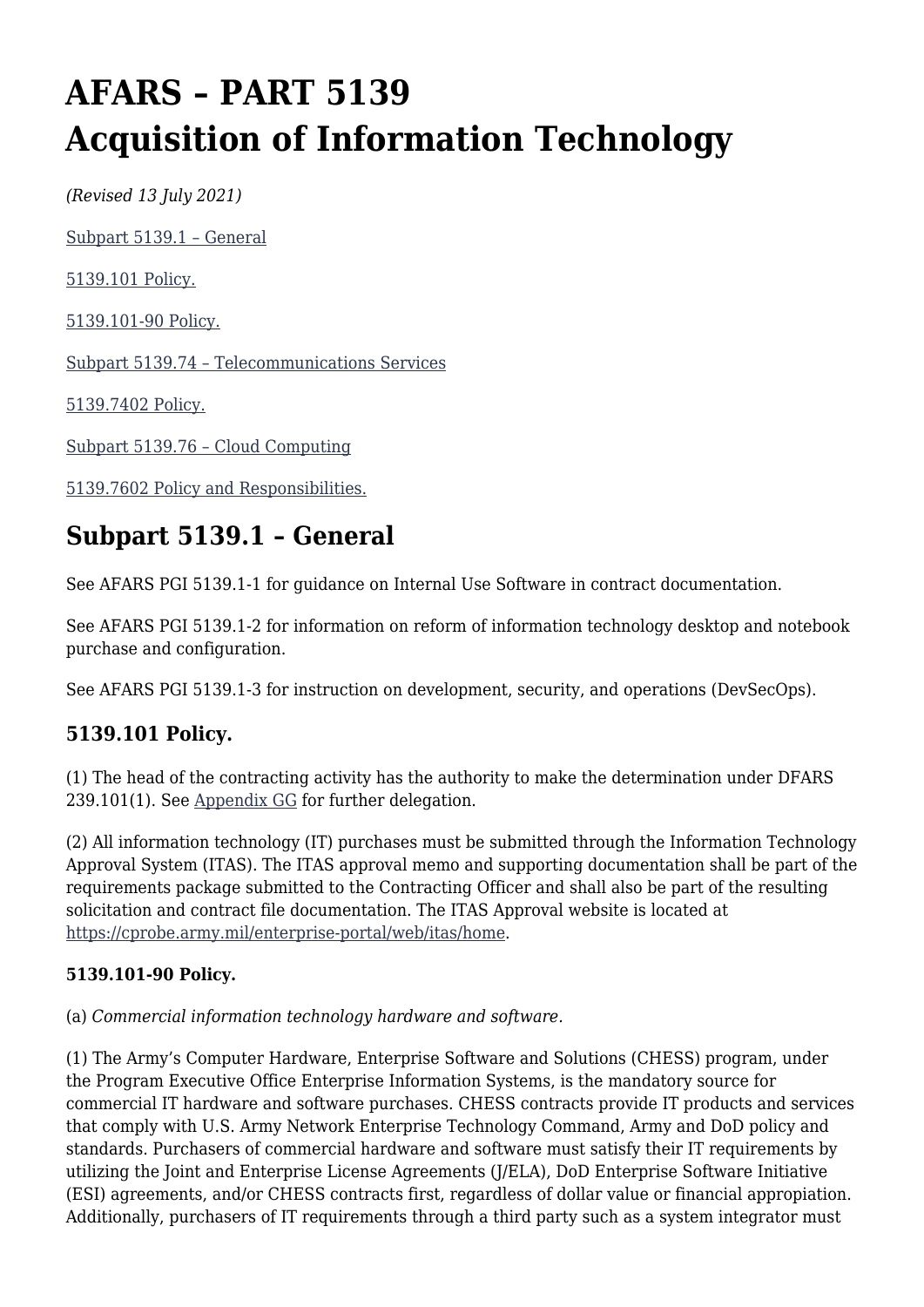ensure solicitations and contract vehicles include the requirement to purchase through the CHESS and the DoD ESI agreements.

(2) Any IT hardware or software purchase made outside of the CHESS contracts requires an Army Deputy Chief of Staff (DCS), G-6 approved ITAS Approval, unless the purchase meets one of the exceptions in (a)(3) below. The ITAS Approval along with supporting documentation shall be part of the procurement package submitted to the Contracting Officer and shall also be part of the resulting solicitation and contract file(s). Supporting documentation must include documentation submitted with the ITAS Approval request such as a CHESS Statement of Non-Availability (SONA) for items that are not available from CHESS or other rationale for not using CHESS. The CHESS website located at<http://chess.army.mil>provides a complete list of CHESS contracts, the DoD ESI as well as information concerning ITAS Approvals and CHESS SONAs. The ITAS Approval website is located at [https://cprobe.army.mil/enterprise-portal/web/itas/home.](https://cprobe.army.mil/enterprise-portal/web/itas/home)

#### (3) *Exceptions*.

(i) The Product Lead, Common Hardware Systems (PdL CHS) coordinates across the Army's computing environments and tactical program offices to modify commercially available off-the-shelf IT to meet specific program requirements for transport or ruggedization, to ensure configuration and end of life management. Organizations that receive written authorization from PdL CHS to use a CHS contract are exempt from the requirement to obtain a CHESS SONA. In such circumstances, requiring activities will provide PdL CHS's written authorization to the contracting officer as part of the procurement package. Contracting Officers shall place the written authorization in the contract file.

(ii) Upon receipt of the CHESS SONA from the requiring activity, Contracting Officers may purchase commercial IT hardware or software outside of the CHESS contracts, for procurements in support of

Non-Program Executive Officer (PEO)/Project Manager (PM) managed Military Intelligence Program (MIP) systems (Non-PEO/PM managed MIP systems will be requested using the Army G-2 Automated Systems Integration Database system).

(b) Information technology services.

(1) The Army's CHESS program is the mandatory source for the purchase of commercial IT services. Purchasers of commercial IT services must satisfy their requirements by utilizing the CHESS contracts first, regardless of dollar value or financial appropriation. When procuring IT services, contracting personnel must consider setting aside requirements for small businesses and other small business categories in accordance with FAR 13.003(b)(1) and FAR subpart 19.5. Contracting Officers shall ensure that the procurement package contains sufficient supporting documentation to assist the contracting officer in determining whether to set aside the requirement for small businesses and other small business categories in accordance with FAR 13.003(b)(1) and FAR subpart 19.5. Purchasers of commercial IT services that meet the requirement for small business set-asides shall use the small business/socioeconomic set-aside functions within the CHESS RFP tool. If no small business within the CHESS contracts can satisfy the requirement, a CHESS SONA should be requested. See AFARS PGI 5139.101-90-1(b)(1).

(2) Any purchase of commercial IT services made outside of the CHESS contracts requires an Army DCS, G6 approved ITAS Approval. The ITAS Approval along with supporting documentation shall be part of the procurement package submitted to the Contracting Officer and shall also be part of the resulting solicitation and contract file(s). Supporting documentation must include documentation submitted with the ITAS Approval request such as a CHESS SONA for items that are not available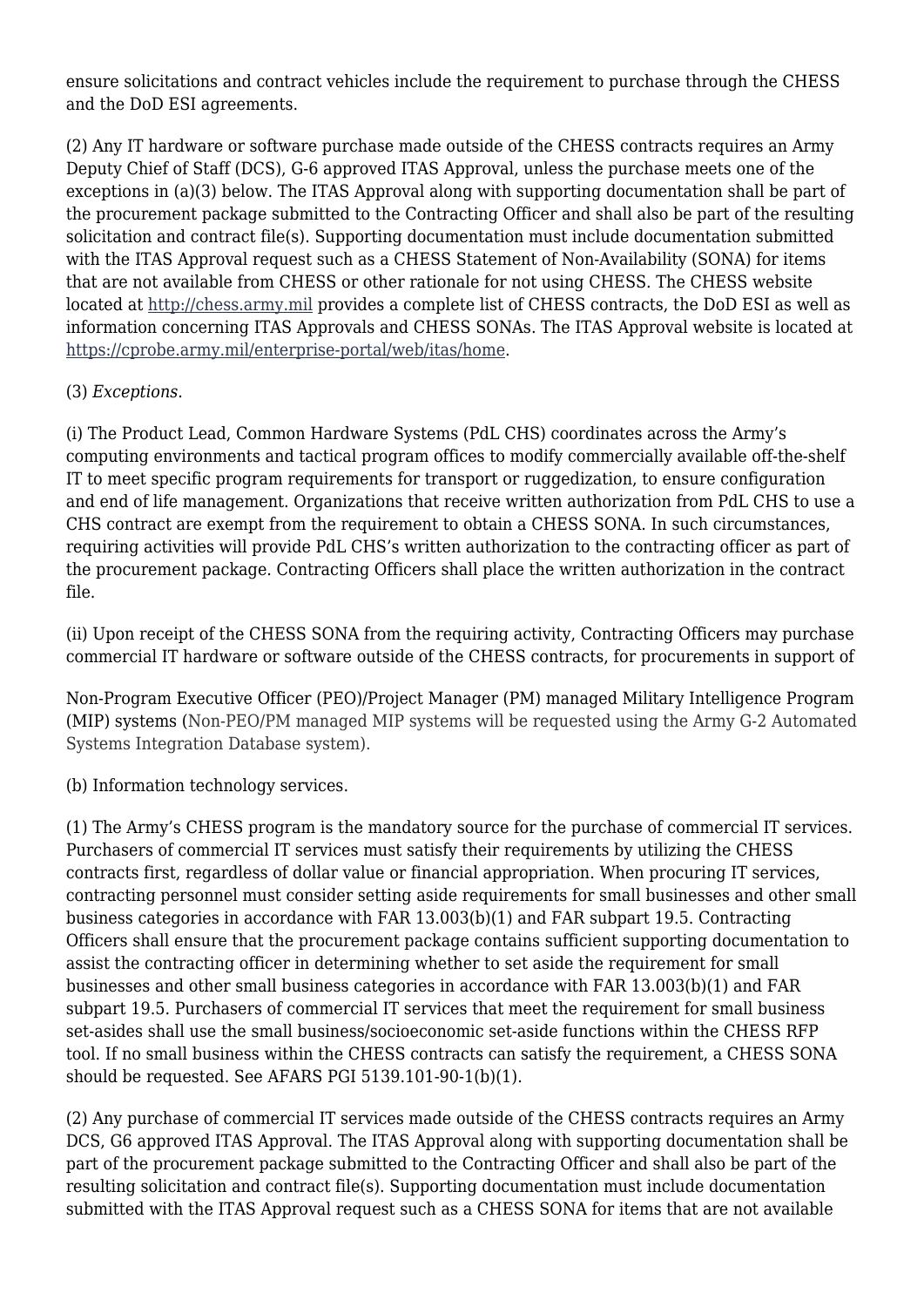from CHESS, market research analysis, or other rationale for not using CHESS. The CHESS website located at<http://chess.army.mil>provides a complete list of CHESS contracts as well as information concerning ITAS Approval and CHESS SONAs. The ITAS Approval website is located at [https://cprobe.army.mil/enterprise-portal/web/itas/home.](https://cprobe.army.mil/enterprise-portal/web/itas/home)

(3) If a services requirement includes any IT hardware and/or software, the Contracting Officer must ensure solicitations and contract vehicles include the requirement to purchase through the J/ELA, DoD ESI agreements, and/or CHESS contracts. If a services requirement includes non-CHESS IT hardware or software, personnel must secure an Army DCS, G-6 approved ITAS Approval for the non-CHESS IT hardware and software per paragraph (a)(2) in this section. The procurement package and contract file documentation requirements of paragraph (a)(2) apply to hardware and software purchased as part of IT services requirements.

(c) *Training.* Senior contracting officials must ensure that contracting personnel receive appropriate CHESS training, and should ensure that contracting personnel document the training on their individual development plans. Personnel can request CHESS training and view the training slides at [https://chess.army.mil/UserTrainingRequest.](https://chess.army.mil/UserTrainingRequest)

(d) *Cloud Computing*. The Army Enterprise Cloud Management Office (ECMO) is the central point for all efforts and processes related to cloud adoption across the Army. The ECMO will establish a standardized cloud architecture which is intended for use by all Army mission areas.

ECMO will provide enterprise-level contracts for commercial CSP offerings, common services, and application migration support. Where feasible and cost effective, the ECMO will leverage DoD Enterprise contracts such as the Joint Enterprise Defense Infrastructure (JEDI) contract; while establishing Army Enterprise Cloud Contracts based on mission requirements.

# **Subpart 5139.74 – Telecommunications Services**

### **5139.7402 Policy.**

(b)(4) The Assistant Secretary of the Army (Acquisition, Logistics and Technology) may authorize actions as described in DFARS 239.7402(b)(4). See [Appendix GG](https://spcs3.kc.army.mil/asaalt/procurement/AFARS/AFARS_AppGG.aspx) for further delegation.

# **Subpart 5139.76 – Cloud Computing**

### **5139.7602 Policy and Responsibilities.**

(1) Contracting Officers are responsible to ensure that Purchase Request Packages for NEW Contracts include a PWS with the approved/standard language in accordance with 5111.106 unless a waiver approved by ECMO is included. The standard language is provided in [Appendix HH.](https://spcs3.kc.army.mil/asaalt/procurement/AFARS/AFARSAppendices.aspx) The waiver must be filed in the official contract file. This includes follow-on contracts.

(2) Contracting Officers are responsible to ensure Purchase Request Packages for Exercising an Option on an Existing Contracts are coordinated with ECMO IAW 5111.106. The coordination document shall be filed in the contract file.

(3) Contracting Officers are responsible to ensure Purchase Request Packages for issuing a New Order against an Existing Contract are coordinated with ECMO IAW 5111.106. The coordination documentation shall be filed in the contract file.

(4) For New contracts to Cloud Service Providers, Contracting Officers are responsible to ensure